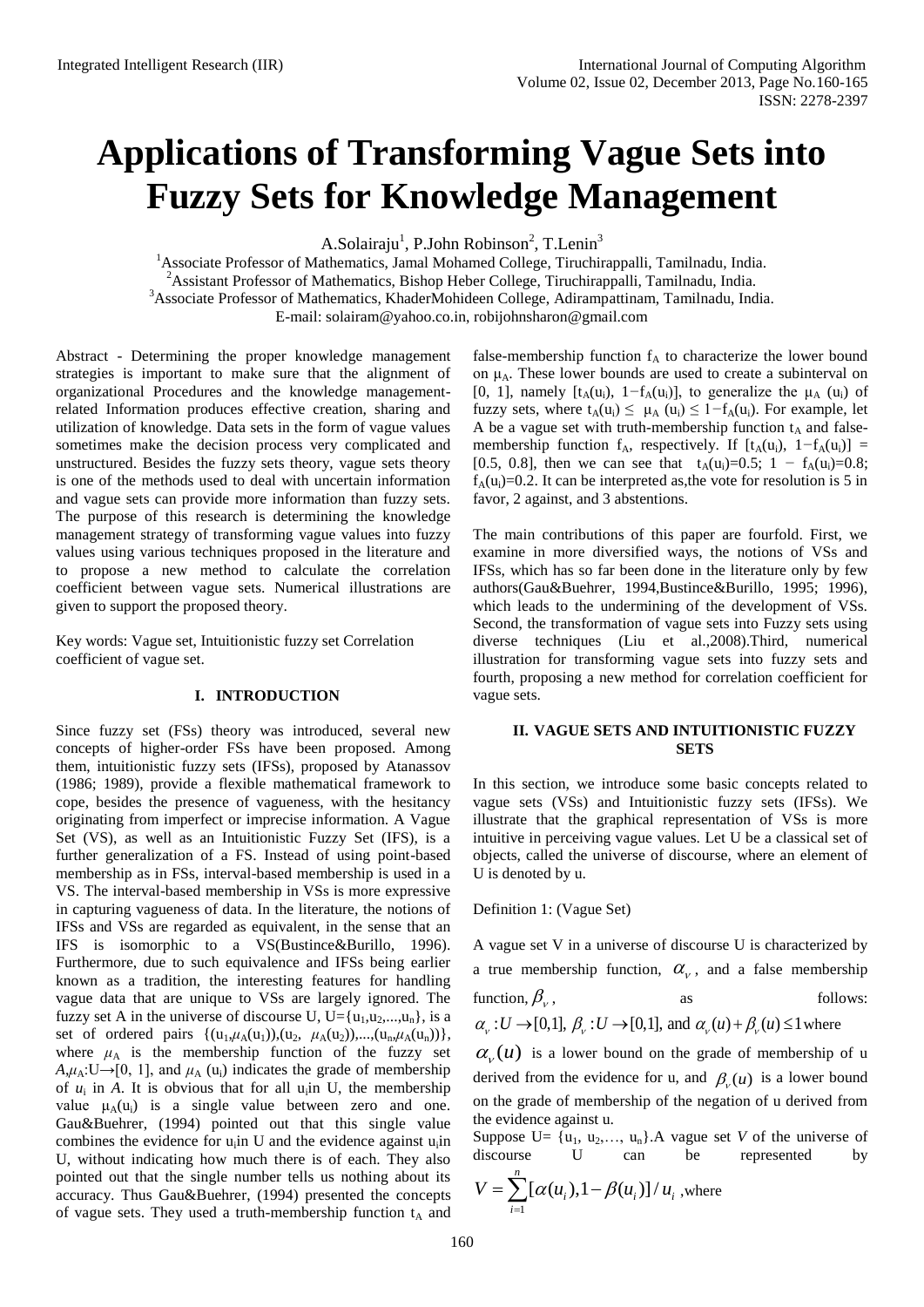and  $1 \le i \le n$  .In other words, the grade of membership of  $u_i$  is bounded to a subinterval  $[\alpha_{\nu}(u_i),1-\beta_{\nu}(u_i)]$  of [0,1]. Thus, VSs are a generalization of FSs

Definition 2: (Intuitionistic Fuzzy Sets)

.

An Intuitionistic Fuzzy Set  $A = \{ \langle u, \mu_A(u), \gamma_A(u) \rangle | u \in U \}$  in a universe of discourse U is characterized by a membership function,  $\mu_A$  , and a non-membership function,  $\gamma_A$ follows:  $\mu_A: U \rightarrow [0,1],$   $\gamma_A: U \rightarrow [0,1],$ and  $0 \leq \mu_{A}(u) + \gamma_{A}(u) \leq 1$ .

As we can see that the difference between VSs and IFSs is due to the definition of membership intervals (Lu & Ng, 2005;2009). We have  $\left[\alpha_{v}(u), 1-\beta_{v}(u)\right]$  for u in V but  $\mu_A(u), \gamma_A(u)$  for u in A. Here the semantics of  $\mu_A$  is the same as with  $\alpha_{v}$  and  $\gamma_{A}$  is the same as with  $\beta_{v}$ . However, the boundary  $(1 - \beta_v)$  is able to indicate the possible existence of a data value, as already mentioned. This subtle difference gives rise to a simpler but meaningful graphical view of data sets.



Fig. 2. Membership Function of an IFS

Measurements of Vagueness in Practice:

Example (Lu & Ng, 2005;2009): In a sensor database application, suppose in a testing region we have a set of ten

sensor  $\{S_1, S_2, ..., S_{10}\}$ . We then obtain ten corresponding measurements, {20, 22, 20, 21, 20, -, 20, 20, -, 20} at a certain time t. here "-" means that the sensor data is not reachable/accessible at time t. (i.e. we have six 20, one21, one22 and two missing values). Now, we formalize the results to a vague set  $V_t$  as follows. There are six occurrences of 20, but two values (21 and 22) are against it. There are also two missing values (neutral), thus the true membership  $\alpha$  is 0.6 and the false membership  $\beta$  is 0.2 (i.e. 1-β=0.8). Thus, we obtain the vague membership value [0.6,0.8] for 20. Similarly, we obtain the vague membership value [0.1,0.3] for 21 and [0.1,0.3] for 22. Combining these results, we have the VS, have the IFS,

$$
V_{t=}[0.6, 0.8]/20+[0.1, 0.3]/21+[0.1, 0.3]/22
$$
.Equivalently, we have the IFS,  

$$
A_{t} = \{ \langle 20, 0.6, 0.2 \rangle, \langle 21, 0.1, 0.7 \rangle, \langle 22, 0.1, 0.7 \rangle \}.
$$

The above example also indicates that, using a VS is more natural than an IFS for merging fuzzy objects.

Let *A*, *B* be two VSs in the universe of discourse  $U =$  $\{u_1, u_2, \ldots, u_n\},\$ 

$$
A = \sum_{i=1}^{n} \left[ t_A(u_i), 1 - f_A(u_i) \right] / u_i, \text{ and}
$$
  
\n
$$
B = \sum_{i=1}^{n} \left[ t_B(u_i), 1 - f_B(u_i) \right] / u_i.
$$
 Then the operations between VSs are defined as follows.

The intersection of VSS A and B is defined by  
\n
$$
A \cap B = \sum_{i=1}^{n} \left\{ \left[ t_A(u_i), 1 - f_A(u_i) \right] \wedge \left[ t_B(u_i), 1 - f_B(u_i) \right] \right\} / u_i.
$$

The union of vague sets A and B is defined by  
\n
$$
A \cup B = \sum_{i=1}^{n} \left\{ \left[ t_A(u_i), 1 - f_A(u_i) \right] \vee \left[ t_B(u_i), 1 - f_B(u_i) \right] \right\} / u_i.
$$

The complement of vague set *A* is defined by

$$
\overline{A} = \sum_{i=1}^n \left[ f_A(u_i), \ 1-t_A(u_i) \right] / u_i.
$$

Definition 3: For the vague value  $x = \begin{bmatrix} t_x, & 1 - f_x \end{bmatrix}$ , define the de-fuzzification function to get the precise value as follows:

$$
Dfzz(x) = \frac{t_x}{(t_x + f_x)}.
$$

Relationships of Vague Set Membership Values

In order to compare vague values, the following two derived memberships can be used for discussion. The first is called the Median membership,  $Mm = (t + 1 - f)/2$ , which represents the overall evidence contained in a vague value and is shown in *Figure 3*. It can be checked that  $0 \leq (t+1-f)/2 \leq 1$ . In addition, the vague value [1,1]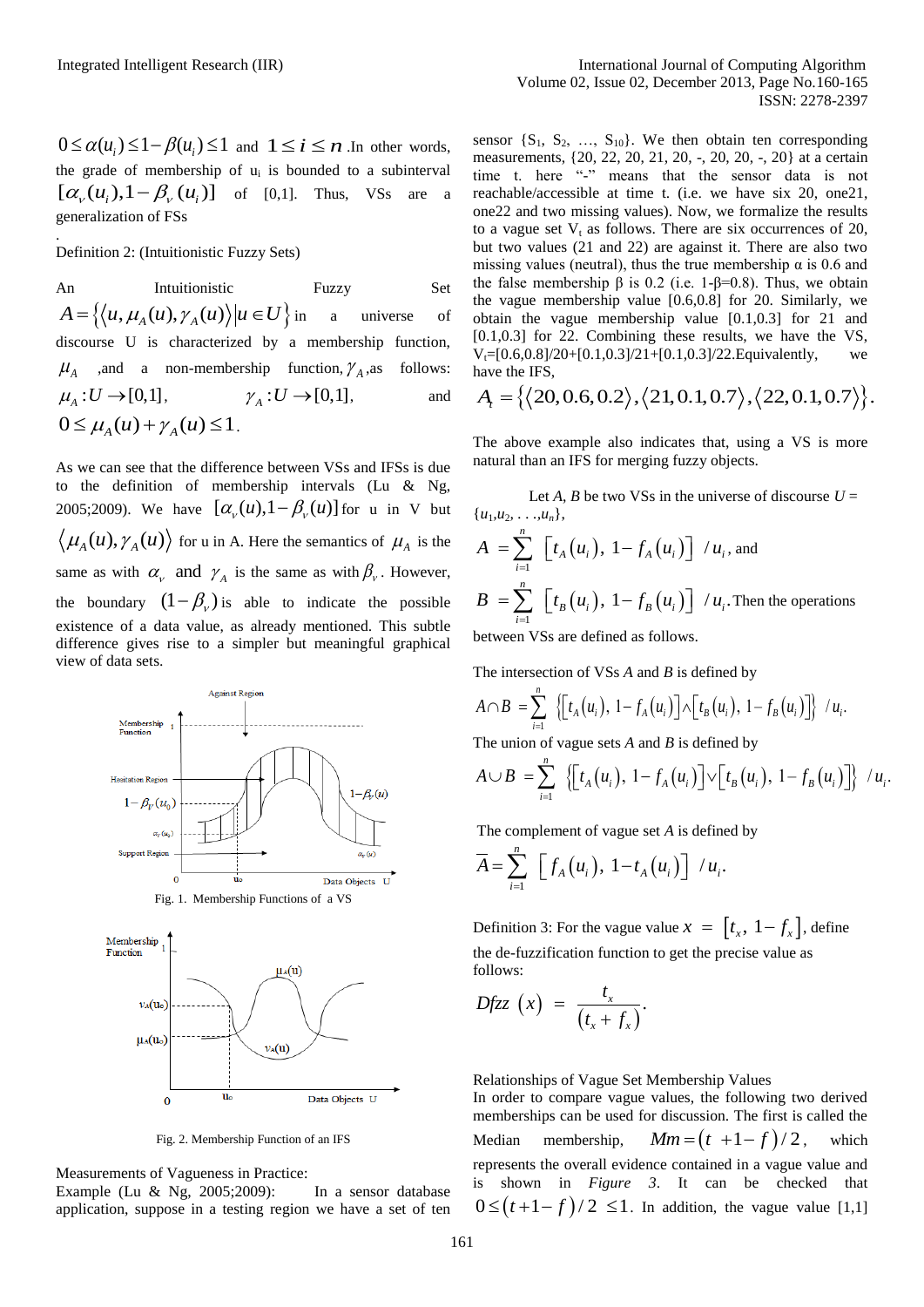has the highest *Mm*, which means the corresponding object totally belongs to the VS (i.e. a crisp value). While the vague value [0,0] has the lowest *Mm*which means that the corresponding object totally does not belong to the VS (i.e. the empty vague value).

The second is called the Imprecision membership,  $Mi = (1 - f$ *t*), which represents the overall imprecision of a vague value and is shown in *Figure 4*. It can be checked that  $0 \le$  $(1-f-t)$  ≤ 1. In addition, the vague value [*a*, *a*], *a*∈ [0,1] has the lowest *Mi* which means that the membership of the corresponding object is known exactly (i.e. a fuzzy value). The vague value [0,1] has the highest *Mi* which means that nothing is known about the membership of the corresponding object.



*Figure 3*: Median membership.



*Figure 4*:Imprecision membership.

Transforming Vague Sets into Fuzzy Sets

There are four methods presented here for transforming vague sets into fuzzy sets.

Method 1: For all  $A \in V(u)$  [ V(u) is all vague sets of the universe of discourse U ] let its vague value is  $\left[t_A(u), 1 - f_A(u)\right]$  then the membership function of u to  $A^F$  $(A<sup>F</sup>$  is the fuzzy set corresponding to vague set A) is defined as:

$$
\mu_{A^F} = t_A(u) + [1 - t_A(u) - f_A(u)]/2
$$

$$
\mu_{A^F} = [1 + t_A(u) - f_A(u)]/2
$$

Method 2: For all  $A \in V(u)$  [  $V(u)$  is all vague sets of the universe of discourse U ] let  $u \in U$  its vague value is  $\left[ t_A(u), 1 - f_A(u) \right]$  then the membership function of u to  $A^F(A^F)$ is the fuzzy set corresponding to vague set A) is defined as:  $\begin{aligned} \n\left[t_A(u), 1 - f_A(u)\right] \n\text{then the membership function of } u \text{ to } A^F(A^F) \n\end{aligned}$ <br> *i*s the fuzzy set corresponding to vague set A) is defined as:<br>  $\mu_{A^F} = t_A(u) + \left[1 - t_A(u) - f_A(u)\right] t_A(u) / \left[t_A(u) + f_A(u)\right] = t_A(u) / \left[t_A(u) + f_A(u)\right]$ 

There are some unreasonable problems for some cases when we use method two to transform vague sets into fuzzy sets.

Method 3:In a more generalised form, the membership function of u to the set  $A<sup>F</sup>$  (which is the fuzzy set corresponding to the vague set *A*) is defined as (Lin et al., 2004):

$$
\begin{cases} \displaystyle t_A(u) + [1-t_A(u)-f_A(u)](1-f_A(u))/[t_A(u)+f_A(u)]; \qquad \quad t_A(u)=0 \end{cases}
$$

$$
\mu_{A^F} = \begin{cases}\n t_A(u) + [1 - t_A(u) - f_A(u)]t_A(u) / [t_A(u) + f_A(u)]; & 0 < t_A(u) \le 0.5\n\end{cases}
$$

$$
\left| t_A(u) + [1 - t_A(u) - f_A(u)] \left[ 0.5 + \frac{t_A(u) - 0.5}{[t_A(u) + f_A(u)]} \right]; \right| \qquad 0.5 < t_A(u) \le 1
$$

There are 3 cases following this argument.

Case (i): When  $t_A(u)=0$  in the voting model, there are 0 votes in favor, the abstention persons favorite voting attitude is

$$
(1 - f_A(u)) \frac{(1 - f_A(u))}{(f_A(u))}.
$$

Case (ii):  $0 < t_A(u) \leq 0.5$  method there is the same is method two.

 $Case (iii):$  $0.5 < t_A(u) \leq 1$  abstentions persons favourite voting attitude is

favourite  
\n
$$
[1-t_A(u)-f_A(u)] \times \left(0.5 + \frac{t_A(u)-0.5}{t_A(u)+f_A(u)}\right).
$$
 In this

case, the abstentions persons voting attitude tends to vote in favour instead of against, since there are more affirmative votes than negative votes.

Method  $4$ <sup>.</sup>  $A \in V(u)$  where  $V(u)$  is all vague sets in the universe of discourse U.

For all  $A \in V(u)$  the vague value  $[t_A(u), 1 - f_A(u)]$ . Let  $\lambda$ be the distance of the line segment as in Lin et al., (2004) and  $\lambda > 0$  the membership function of  $A^F$  ( $A^F$  is the fuzzy set corresponding to vague set A) is defined as:

$$
\mu_{A^F} = t_A(u) + \frac{1}{2} \left[ 1 + \frac{t_A(u) - f_A(u)}{t_A(u) + f_A(u) + 2\lambda} \right] \left[ 1 - t_A(u) - f_A(u) \right]
$$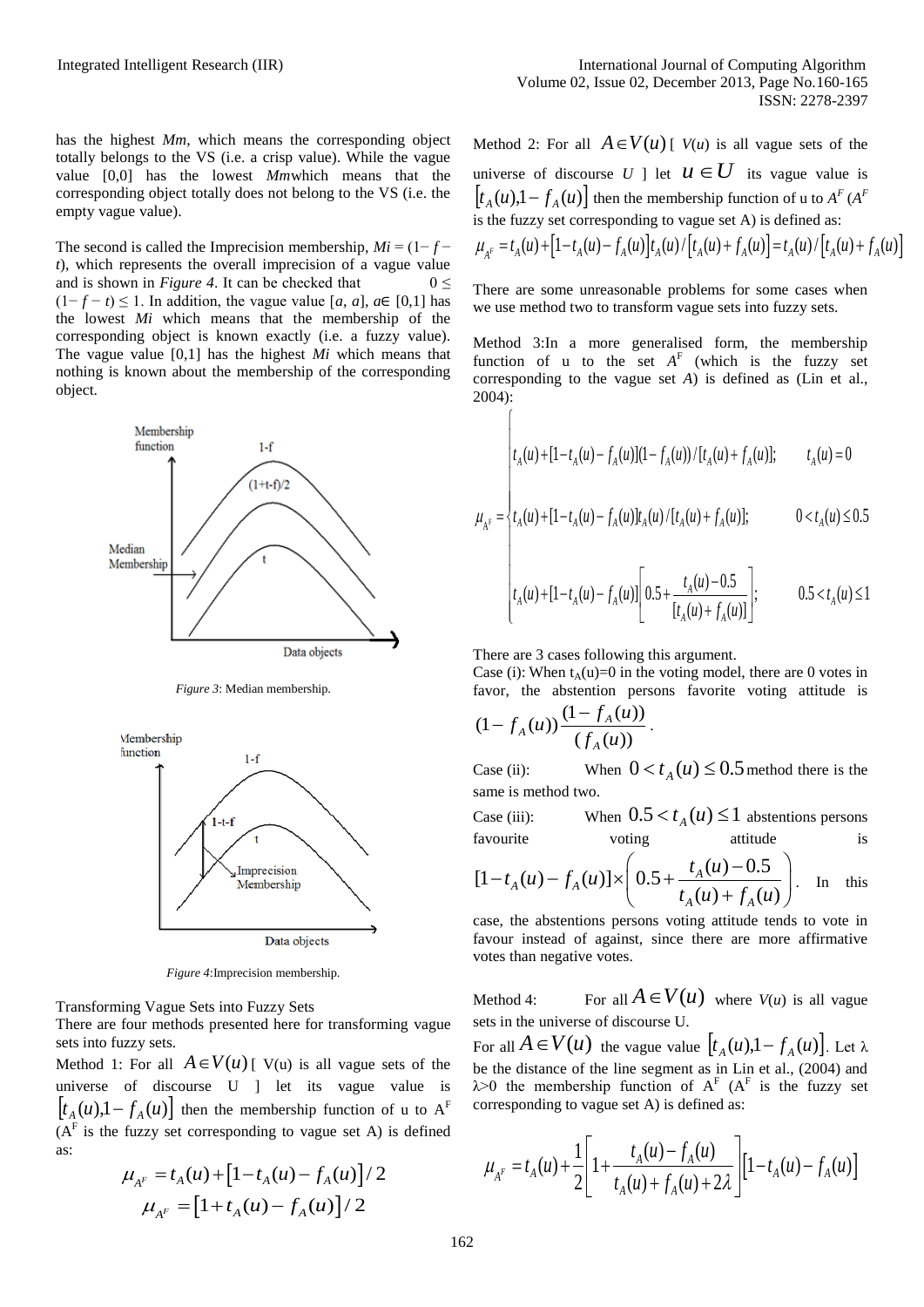| <b>METHOD</b> | $\mu_{A^F}$ for<br>vague value<br>[0, 0.9] | $\mu_{A^F}$ for<br>vague value<br>[0, 0.3] | $\mu_{A^F}$ for<br>vague value<br>[0.9, 1.0] | $\mu_{A^F}$ for<br>vague value<br>[0.2, 0.7] |
|---------------|--------------------------------------------|--------------------------------------------|----------------------------------------------|----------------------------------------------|
|               | 0.45                                       | 0.15                                       | 0.95                                         | $(\lambda=0.5)$ 0.433                        |
|               | 0.0                                        | 0.0                                        | 1.0                                          | $(\lambda=0.8)$ 0.438                        |
| $\mathcal{R}$ | 8.1                                        | 0.129                                      | 0.994                                        | $(\lambda=10)$ 0.449                         |
|               | 0.429                                      | 0.111                                      | 0.966                                        | $(\lambda=100)$ 0.450                        |

Table-1: Transforming vague values into fuzzy values

Table-3: Median, Imprecision and Defuzzyfication membership obtained bytransforming vague sets into fuzzy sets.

| Lu & Ng, $(2005;2009)$ presented a similarity measure between   |
|-----------------------------------------------------------------|
| two VSs, which is based on the median membership and the        |
| imprecision membership. Chen & Tan, (1994), Hong & Choi,        |
| (2000) and Li et al., (2007) defined and analysed various score |
| functions to defuzzify vague values. Zhang et al., (2004), Hong |
| & Kim, (1999) and Fan &Zhangyan, (2001) proposed methods        |
| to calculate the similarity measure between vague values. Let   |
| us consider the following table with two vague data set values. |

Table-2: Data sets with vague values.

| Vague set A                 | Vague set B    |
|-----------------------------|----------------|
| [0.313, 0.628]              | [0.411, 0.536] |
| [0.235, 0.712]              | [0.316, 0.481] |
| [0.183, 0.697]              | [0.288, 0.663] |
| [0.439, 0.511]              | [0.387, 0.400] |
| [0.299, 0.600]              | [0.149, 0.811] |
| [0.199, 0.723]              | [0.412, 0.523] |
| $\overline{[0.418, 0.532]}$ | [0.319, 0.611] |
| [0.315, 0.489]              | [0.272, 0.593] |
| [0.163, 0.700]              | [0.313, 0.568] |
| [0.296, 0.483]              | [0.400, 0.513] |

Transforming Vague Sets into Fuzzy Sets

Liu et al.,(2008) and Lin et al., (2004) proposed different methods for transforming vague sets into fuzzy sets. Some of them are given below:

1. 
$$
\mu_{A^M} = t_A(u) + [1 - t_A(u) - f_A(u)] / 2
$$

 $=[1 + t_A(u) - f_A(u)]/2$ 

This is also called as the Median membership value of the VS.

2. 
$$
\mu_{A^i} = 1 - t_A(u) - f_A(u)
$$
, where  $0 \le 1 - t_A - f_A \le 1$ .

This is also called as the Median membership value of the VS.

3. 
$$
\mu_{A^D} = t_A(u) + [1 - t_A(u) - f_A(u)] t_A(u) / [t_A(u) + f_A(u)]
$$
  
=  $t_A(u) / [t_A(u) + f_A(u)].$ 

This is also called the Defuzzification function

The vague data sets of *Table* 2are transformed into fuzzy sets using the above methods, and the data values are presented in the following *Table 3.* The variations in transforming the vague data set into Fuzzy data set are clearly presented in *Figure 5* and *Figure 6*.

*Note:* The truth and false membership values of the vague set are transformed into the Fuzzy sets using Median membership, Imprecision membership and Defuzzyfication function.

| Vague Set<br>(True and False<br>Membership) | <b>Fuzzy Set</b><br>(Median Membership) |        | <b>Fuzzy Set</b><br>(Imprecision)<br>Membership) |       | <b>Fuzzy Set</b><br>Defuzzyfication<br>function) |
|---------------------------------------------|-----------------------------------------|--------|--------------------------------------------------|-------|--------------------------------------------------|
| AB                                          | A <sub>I</sub> B <sub>I</sub>           |        | $A_2B_2$                                         |       | $A_3B_3$                                         |
| [0.313, 0.628]<br>[0.411, 0.536]            | 0.3425                                  | 0.4375 | 0.059                                            | 0.053 | 0.3326<br>0.4340                                 |
| [0.235, 0.712]<br>[0.316, 0.481]            | 0.2615                                  | 0.4175 | 0.053                                            | 0.203 | 0.2482<br>0.3965                                 |
| [0.183, 0.697]<br>[0.288, 0.663]            | 0.243                                   | 0.3125 | 0.12                                             | 0.049 | 0.2079<br>0.3028                                 |
| [0.439, 0.511]<br>[0.387, 0.400]            | 0.464                                   | 0.4935 | 0.05<br>0.213                                    |       | 0.4621<br>0.4917                                 |
| [0.299, 0.600]<br>[0.149, 0.811]            | 0.3495                                  | 0.169  | 0.101                                            | 0.04  | 0.3326<br>0.1552                                 |
| [0.199, 0.723]<br>[0.412, 0.523]            | 0.238                                   | 0.4445 | 0.078<br>0.065                                   |       | 0.2158<br>0.4406                                 |
| [0.418, 0.532]<br>[0.319, 0.611]            | 0.443                                   | 0.354  | 0.05                                             | 0.07  | 0.4400<br>0.3430                                 |
| [0.315, 0.489]<br>[0.272, 0.593]            | 0.413                                   | 0.3395 | 0.196<br>0.135                                   |       | 0.3918<br>0.3144                                 |
| [0.163, 0.700]<br>[0.313, 0.568]            | 0.2315                                  | 0.3725 | 0.137<br>0.119                                   |       | 0.1888<br>0.3553                                 |
| [0.296, 0.483]<br>[0.400, 0.513]            | 0.4065                                  | 0.4435 | 0.221<br>0.087                                   |       | 0.3799<br>0.4381                                 |



*Figure 5*:  $A_1$ -Median,  $A_2$ -Imprecision and  $A_3$ -Defuzzyfication membership obtained bytransforming vague sets into fuzzy sets, for the variable A.

#### Correlation Coefficient of Vague Sets

Bustince&Burillo, (1995), Chiang & Lin, (1999), Kao & Liu, (2002), Park et al., (2009), Robinson & Amirtharaj, (2011a; 2011b; 2012a; 2012b; 2013), Amirtharaj & Robinson, (2013) and Power, (2013) proposed correlation coefficients for different applications of decision making problems. In the following we present a new approach of correlation coefficient for vague sets.



*Figure 6*: B<sub>1</sub>-Median, B<sub>2</sub>-Imprecision and B<sub>3</sub>-Defuzzyfication membership obtained by transforming vague sets into fuzzy sets, for the variable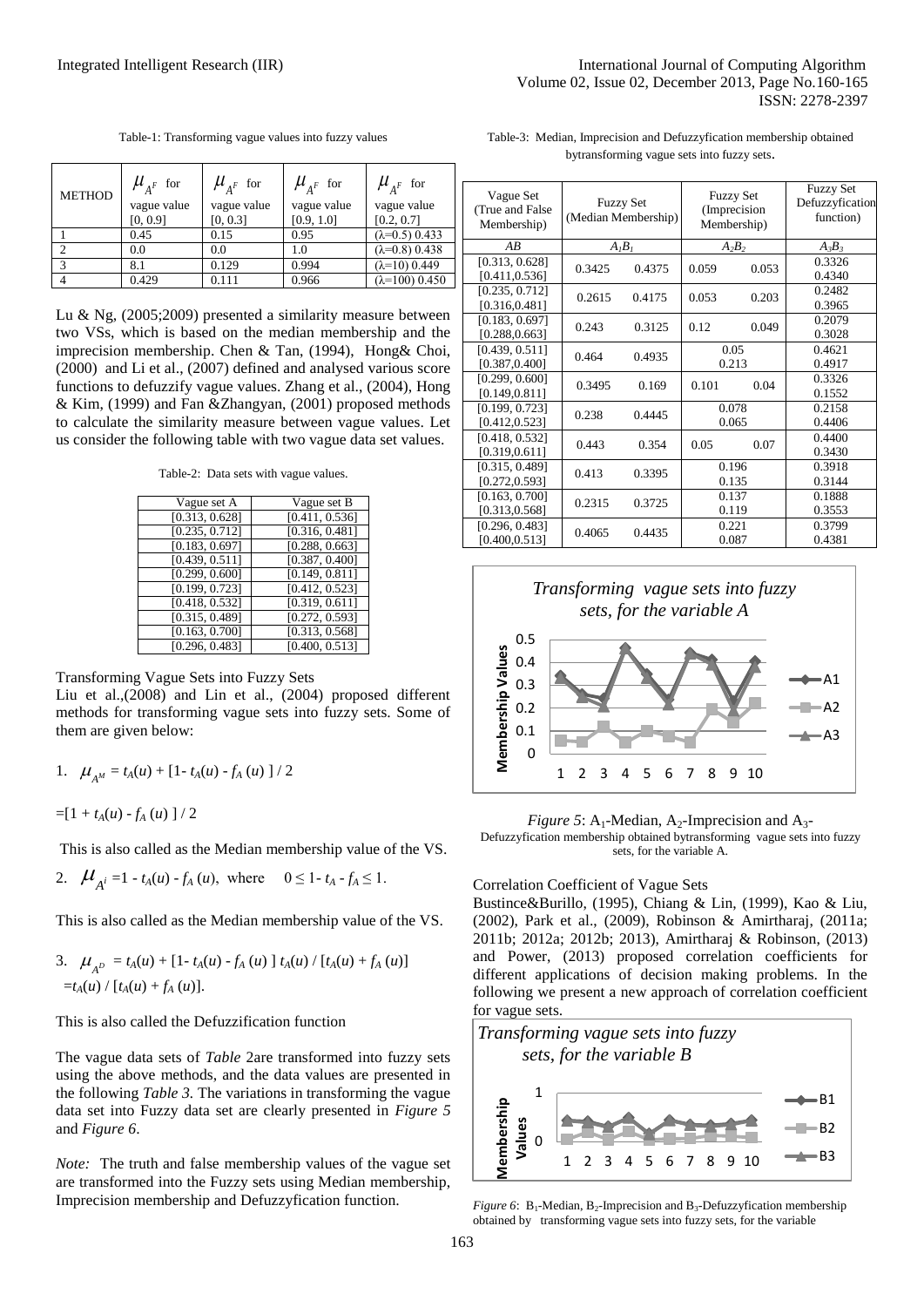Correlation of Crisp sets

Let  $(X_1, Y_1)$ ,  $(X_2, Y_2)$ , ...,  $(X_n, Y_n)$  be a random sample of size n from a joint probability density function  $f_{X,Y}(x,y)$ , let  $X$  and *Y* be the sample means of variables *X* and *Y*, respectively,

then the sample correlation coefficient 
$$
\rho(X, Y)
$$
 is given as:  
\n
$$
\rho(A, B) = \frac{\sum_{i=1}^{n} (x_i - \overline{X})(y_i - \overline{Y})}{\left(\sum_{i=1}^{n} (x_i - \overline{X})^2 \cdot \sum_{i=1}^{n} (y_i - \overline{Y})^2\right)^{0.5}}, \text{Where}
$$
\n
$$
\overline{X} = \frac{1}{n} \sum_{i=1}^{n} (x_i); \ \overline{Y} = \frac{1}{n} \sum_{i=1}^{n} (y_i).
$$

Correlation of Fuzzy sets

Suppose we have the random sample  $x_1, x_2, \ldots, x_n$  in *X* with a sequence of paired data  $\left(\mu_{A}(x_{1}), \mu_{B}(x_{1})\right), \, \left(\mu_{A}(x_{2}), \mu_{B}(x_{2})\right), \, \ldots, \, \left(\mu_{A}(x_{n}), \mu_{B}(x_{n})\right)$ which correspond to the membership values of fuzzy sets A

which corresponds to the inemology, the  
and B defined on X, then the correlation coefficient is given as:

\n
$$
\rho_{FS}(A, B) = \frac{\sum_{i=1}^{n} (\mu_A(x_i) - \overline{\mu_A})(\mu_B(x_i) - \overline{\mu_B})}{\left(\sum_{i=1}^{n} (\mu_A(x_i) - \overline{\mu_A})^2 \cdot \sum_{i=1}^{n} (\mu_B(x_i) - \overline{\mu_B})^2\right)^{0.5}},
$$
\nwhere

\n
$$
\mu_A = \frac{1}{n} \sum_{i=1}^{n} \mu_A(x_i); \quad \overline{\mu_B} = \frac{1}{n} \sum_{i=1}^{n} \mu_B(x_i).
$$

Correlation between Vague sets

$$
A = \left\{ \left\langle x, \left[ t_A(x), 1 - f_A(x) \right] \right\rangle / x \in X \right\},\
$$
  

$$
B = \left\{ \left\langle x, \left[ t_B(x), 1 - f_B(x) \right] \right\rangle / x \in X \right\}.
$$

Robinson & Amirtharaj, (2011a) proposed a correlation coefficient for vague sets which took into account the truth membership degree, false membership degree and the hesitation or vague degree and derived it in the interval [0,1]. Let  $X = \{x_1, x_2, \ldots, x_n\}$  be the finite universal set and  $A, B \in$ VS(*X*) be given by

And the length of the vague values are given by  $\pi_A(x) = 1$  $t_A(x)$ - $f_A(x)$ ,  $\pi_B(x) = 1$ - $t_B(x)$ - $f_B(x)$ .

Now for each *A*∈ VS(*X*), the informational vague energy of *A* is defined as follows:

is defined as follows:  
\n
$$
E_{\text{VS}}(A) = \frac{1}{n} \sum_{i=1}^{n} \left[ t_A^2(x_i) + (1 - f_A(x_i))^2 + \pi_A^2(x_i) \right],
$$

The correlation of *A* and *B* is given by the formula:

The correlation of *A* and *B* is given by the formula:  
\n
$$
C_{vs}(A, B) = \frac{1}{n} \sum_{i=1}^{n} \Big[ t_A(x_i) t_B(x_i) + (1 - f_A(x_i))(1 - f_B(x_i)) + \pi_A(x_i) \pi_B(x_i) \Big],
$$
\n
$$
Q_3(
$$

Furthermore, the correlation coefficient of *A* and *B* is defined by the formula:

$$
K_{VS}(A, B) = \frac{C_{VS}(A, B)}{\sqrt{E_{VS}(A) \cdot E_{VS}(B)}}, \quad \text{where} \quad 0 \le K_{VS}(A, B) \le 1.
$$

Proposition: (Robinson & Amirtharaj, 2011a)

For *A*, *B*
$$
\in
$$
 VS(*X*), the following are true:

i) 
$$
0 \leq C_{\text{VS}}(A,B) \leq 1,
$$

ii) 
$$
C_{VS}(A, B) = C_{VS}(B, A),
$$

iii) 
$$
K_{VS}(A, B) = K_{VS}(B, A),
$$

$$
iv) \qquad 0 \le K_{VS}(A, B) \le 1.
$$

Here we propose a new correlation coefficient for two VSs, *A* and *B*, so that we could express not onlya relative strength but also a positive or negative relationship between *A* and *B*. Next, we takeinto account all three terms describing a vague set (truth membership, false membership values and thehesitation margins) because each of them influences the results.Suppose that we have a random sample  $x_1, x_2,...,x_n$  in X with a sequence of paired data

sequence of paired data  
\n
$$
\begin{aligned}\n&\left[\left(t_A(x_1), f_A(x_1), \pi_A(x_1)\right), \left(t_B(x_1), f_B(x_1), \pi_B(x_1)\right)\right], \\
&\left[\left(t_A(x_2), f_A(x_2), \pi_A(x_2)\right), \left(t_B(x_2), f_B(x_2), \pi_B(x_2)\right)\right], \\
&\dots, \left[\left(t_A(x_n), f_A(x_n), \pi_A(x_n)\right), \left(t_B(x_n), f_B(x_n), \pi_B(x_n)\right)\right]\n\end{aligned}
$$

which correspond to the truth membership values, false memberships values and hesitationmargins of vague sets*A* and *B* defined on *X*, then the correlation coefficient is givenas:

Definition:

The correlation coefficient between two vague sets A and B is defined as

$$
\rho_{VS}(A,B) = \frac{1}{3} (\rho_1(A,B) + \rho_2(A,B) + \rho_3(A,B)),
$$

$$
\rho_{1}(A,B) = \frac{\sum_{i=1}^{n} (t_{A}(x_{i}) - \overline{t_{A}})(t_{B}(x_{i}) - \overline{t_{B}})}{\left(\sum_{i=1}^{n} (t_{A}(x_{i}) - \overline{t_{A}})^{2} \cdot \sum_{i=1}^{n} (t_{B}(x_{i}) - \overline{t_{B}})^{2}\right)^{0.5}},
$$
\n
$$
\rho_{2}(A,B) = \frac{\sum_{i=1}^{n} (f_{A}(x_{i}) - \overline{f_{A}})(f_{B}(x_{i}) - \overline{f_{B}})}{\left(\sum_{i=1}^{n} (f_{A}(x_{i}) - \overline{f_{A}})^{2} \cdot \sum_{i=1}^{n} (f_{B}(x_{i}) - \overline{f_{B}})^{2}\right)^{0.5}},
$$
\n
$$
\rho_{3}(A,B) = \frac{\sum_{i=1}^{n} (\pi_{A}(x_{i}) - \pi_{A})(\pi_{B}(x_{i}) - \pi_{B})}{\left(\sum_{i=1}^{n} (\pi_{A}(x_{i}) - \overline{\pi_{A}})^{2} \cdot \sum_{i=1}^{n} (\pi_{B}(x_{i}) - \overline{\pi_{B}})^{2}\right)^{0.5}},
$$
\nWhere

Where